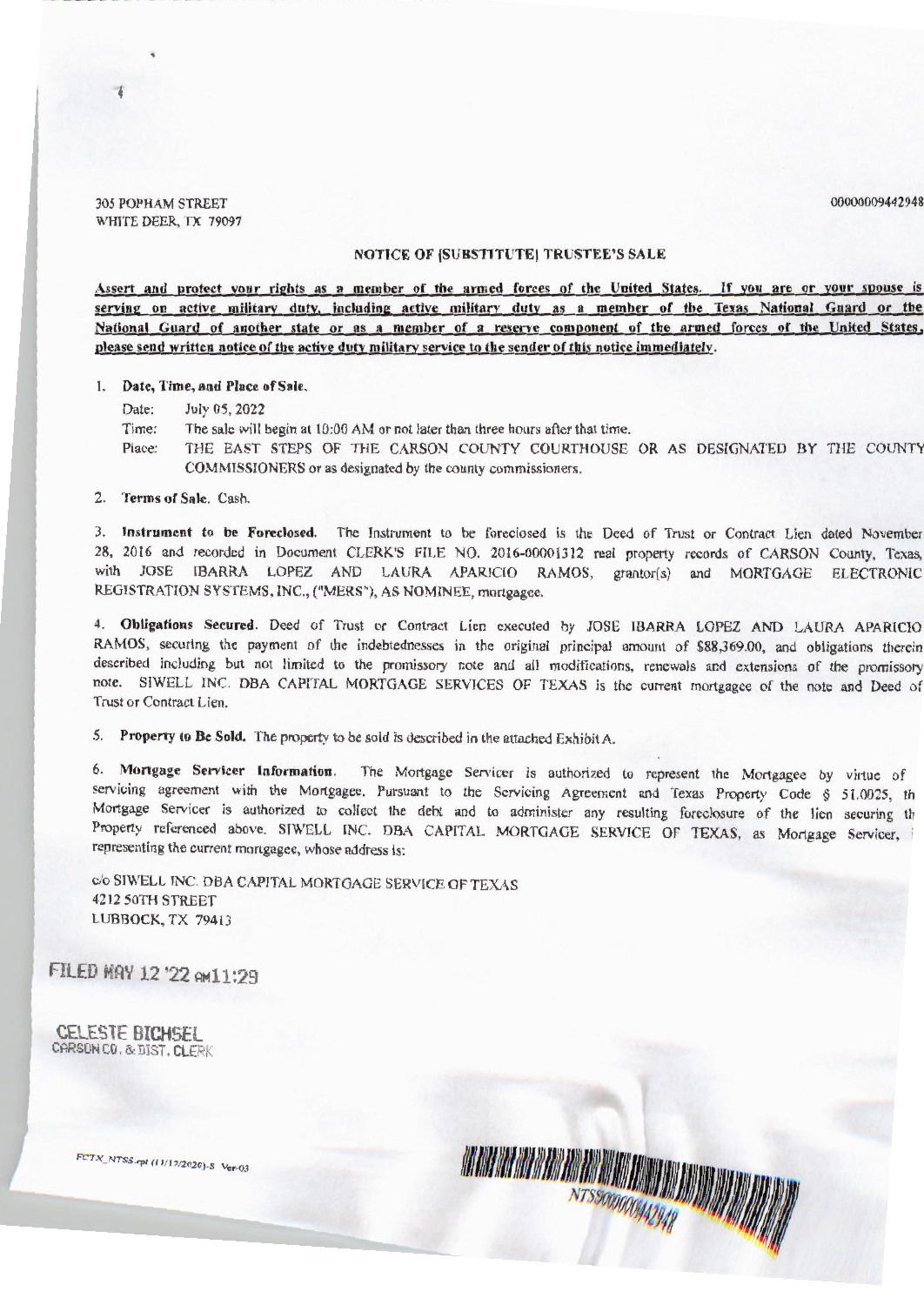305 POPHAM STREET WHITE DEER, TX 79097

**THIS INSTRUMENT APPOINTS THE SUBSTITUTE TRUSTEE(S) IDENTIFIED TO SELL THE PROPERTY DESCRIBED IN THE SECURITY INSTRUMENT IDENTIFIED IN THIS NOTICE OF SALE THE PERSON**  SIGNING THIS NOTICE IS THE ATTORNEY OR AUTHORIZED AGENT OF THE MORTGAGEE OR **MORTGAGE SERVICER.** 

The undersigned as attorney for the mortgagee or mortgage servicer does herby remove the original trustee and all successor substitute trustees and appoints in their steed SUSAN BOWERS, JONATHAN BOWERS, GLANDEEN SHENK, JOSE A. BAZALDUA OR ANTONIO BAZALDUA whose address is c/o BARRETT DAFFIN FRAPPIER TURNER & ENGEL, LLP, 4004 Belt Line Road, Suite 100, Addison, Texas 75001-4320 as Substitute Trustee, who shall hereafter exercise all powers and duties set aside to the said original trustee under the said Deed of Trust; and, further does hereby request, authorize, and instruct said Substitute Trustee to conduct and direct the execution of remedies set aside to the beneficiary therein.

 $56$ 

Israel Saucedo

### **Certificate of Posting**

My name is  $JUSA1$  *DOWTAS*, and my address is c/o 4004 Belt Line Road, Suite 100, Addison, Texas 75001-4320. I declare under penalty of perjury that on  $5 - 12 - 20$ , I filed at the office of the CARSON County Clerk and caused to be posted at the CARSON County courthouse this notice of sale.

 $DedXORTBweVPR$ 

Date: